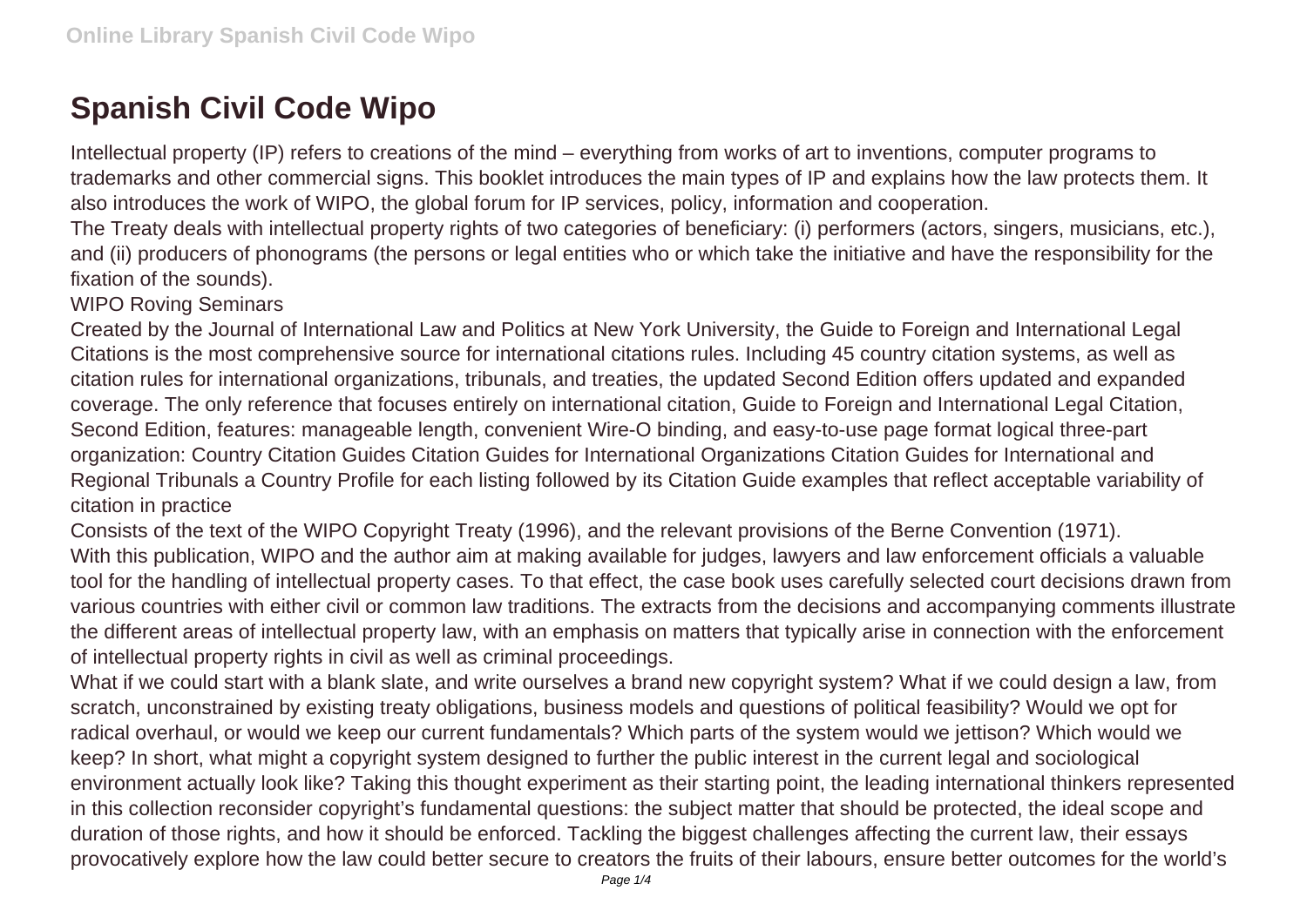more marginalised populations and solve orphan works. And while the result is a collection of impossible ideas, it also tells us much about what copyright could be – and what prescriptive treaty obligations currently force us to give up. The book shows that, reimagined, copyright could serve creators and the broader public far better than it currently does – and exposes intriguing new directions for achievable reform.

WIPO Intellectual Property HandbookPolicy, Law and UseWIPO

This is a general reference work on all aspects of intellectual property, including international treaties and conventions, analyses of all fields of intellectual property, its administration, enforcement and teaching, technological and legal developments, and WIPO's work in its Member States. It covers issues including electronic commerce, biotechnology, traditional knowledge and management of copyright and related rights and WIPO's vision and approaches to meet new challenges with a widening circle of partners. Can be used as a key reference work by creators, innovators, intellectual property lawyers, government officials, university teachers and students.

The World Intellectual Property Organization is the global forum for intellectual property. We provide access to the world's IP information. Through our website, you can search millions of patents, brands and designs and find out about IP laws all around the world.

The WIPO Magazine explores intellectual property, creativity and innovation in action across the world.

This authoritative report analyzes IP activity around the globe. Drawing on 2019 filing, registration and renewals statistics from national and regional IP offices and WIPO, it covers patents, utility models, trademarks, industrial designs, microorganisms, plant variety protection and geographical indications. The report also draws on survey data and industry sources to give a picture of activity in the publishing industry. Based on the work of the African Copyright and Access to Knowledge (ACA2K) research network, this book describes the legal and practical issues posed by copyright for access to learning materials in eight countries in Africa—Egypt, Ghana, Kenya, Morocco, Mozambique, Senegal, South Africa and Uganda. It identifies the policies and practices that would broaden this access.

Under its Professional Development Program (PDP) the WIPO Academy offers every year a series of training courses on various aspects of industrial property and copyright and related rights for the benefit of government officials from developing countries, least-developed countries and countries with economies in transition.

Mediation has proved very successful in achieving a result beneficial to both sides to a dispute. This booklet provides a straightforward introduction to mediation, based on the extensive experience of the WIPO Center. It describes the main features and advantages of mediation and explains how mediation under the WIPO Mediation Rules works in practice, with case examples.

An overview of intellectual property activity based on the latest available year of complete statistics.

The WIPO Convention, the constituent instrument of the World Intellectual Property Organization (WIPO), was signed at Stockholm on July 14, 1967, entered into force in 1970 and was amended in 1979. WIPO is an intergovernmental organization that became in 1974 one of the specialized agencies of the United Nations system of organizations.

This study has emerged from an ongoing program of trilateral cooperation between WHO, WTO and WIPO. It responds to an increasing demand, particularly in developing countries, for strengthened capacity for informed policy-making in areas of intersection between health, trade and IP, focusing on access to and innovation of medicines and other medical technologies.

This report analyzes the classification that each country has adopted for video games, and provides, in the final section, a tentative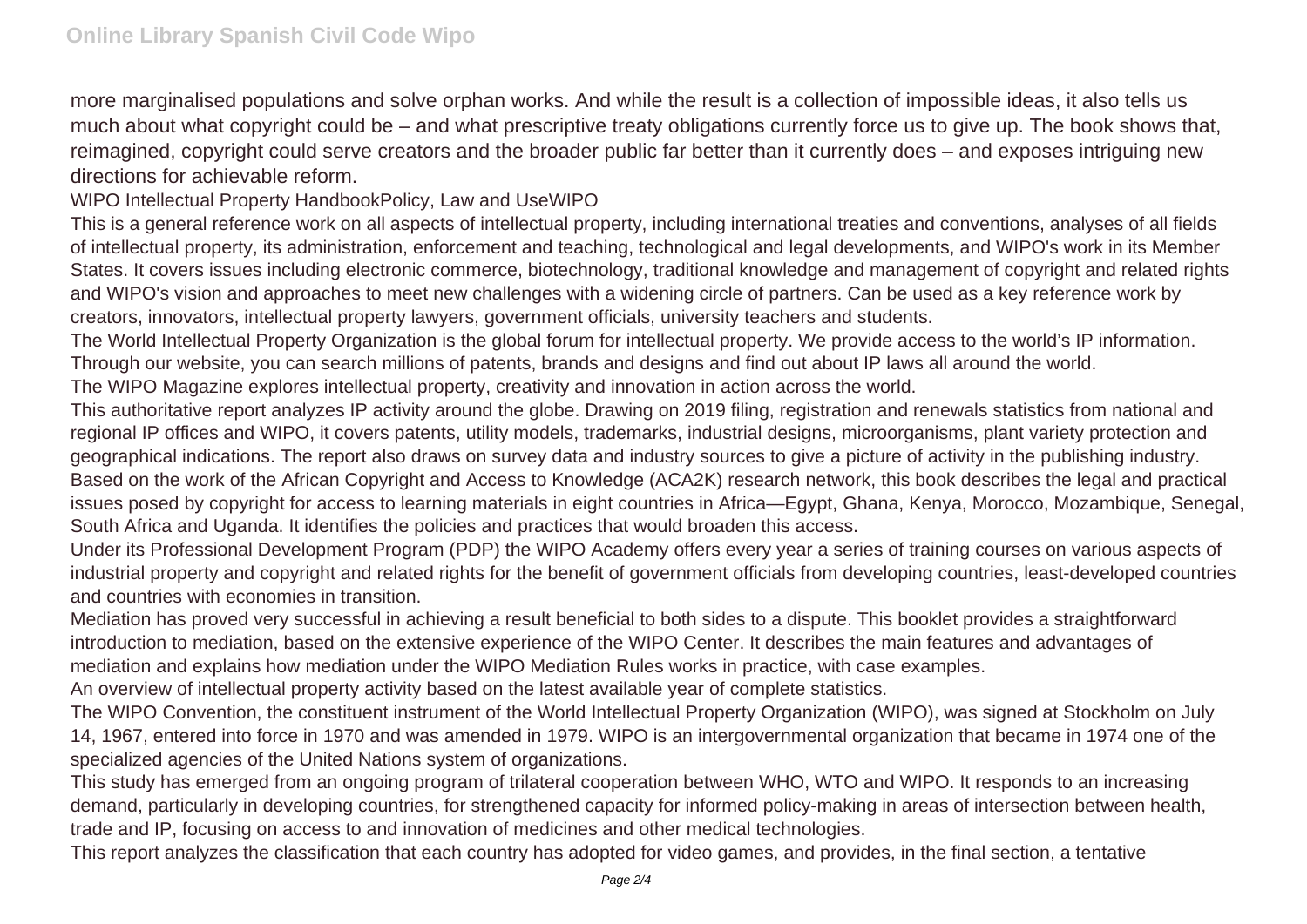classification of these complex works, considering their nature, the elements they are made of and the creative process.

Read our flyer to get a quick overview of South-South cooperation and WIPO's work in the area.

WIPO Match is a database and networking tool that puts organizations seeking to use intellectual property (IP) to develop their countries in touch with donors who can help them.

Fashion law encompasses a wide variety of issues that concern an article of clothing or a fashion accessory, starting from the moment they are designed and following them through distribution and marketing phases, all the way until they reach the enduser. Contract law, intellectual property, company law, tax law, international trade, and customs law are of fundamental importance in defining this new field of law that is gradually taking shape. This volume focuses on the new frontiers of fashion law, taking into account the various fields that have recently emerged as being of great interest for the entire fashion world: from sustainable fashion to wearable technologies, from new remedies to cultural appropriation to the regulation of model weight, from advertising law on the digital market to the impact of new technologies on product distribution. The purpose is to stimulate discussion on contemporary problems that have the potential to define new boundaries of fashion law, such as the impact of the heightened ethical sensitivity of consumers (who increasingly require effective solutions), that a comparative law perspective renders more interesting. The volume seeks to sketch out the new legal fields in which the fashion industry is getting involved, identifying the new boundaries of fashion law that existing literature has not dealt with in a comprehensive manner.

The Accessible Books Consortium (ABC) is an alliance that comprises WIPO, organizations that serve persons with print disabilities and organizations that represent authors and publishers.

Nobody denies that the traditional territorial approach to copyright and other intellectual property rights has come under pressure. Yet it persists. Faced with the need to determine the applicable law in cross-border cases, lawyers everywhere wrestle with the implications of the territorial nature of copyright and related rights. In this book Mireille van Eechoud clears the way to the formulation of conflict rules that reflect the purpose of copyright law- to protect creators and stimulate the production and use of information- without reverting to old-fashioned notions of territoriality. She shows how the applicable law can be determined for four distinct legal avenues of intellectual property law: Which exclusive rights exist in an intellectual creation and for how long; Who is considered to own such right; How can these rights be transferred; and What continues infringement of copyright and related rights. Mireille van Eechoud shows how, when each of these questions is approached in the light of the different allocation principles used in modern choice of law, a new clarity begins to emerge that promises in time to build a set of conflict rules well suited to the unprecedented copyright and related rights issues that we find so difficult to resolve today. Her in-depth analysis draws in the classis multilateral conventions and treaties, underlying policies, technological and economic developments, utilitarian grounds versus justice considerations, and issues of infringement in the digital environment. INFORMATION LAW SERIES 12. The common framework for industrial property information and documentation.

This is the first comprehensive review of the Intergovernmental Committee (IGC) of the World Intellectual Property Organization